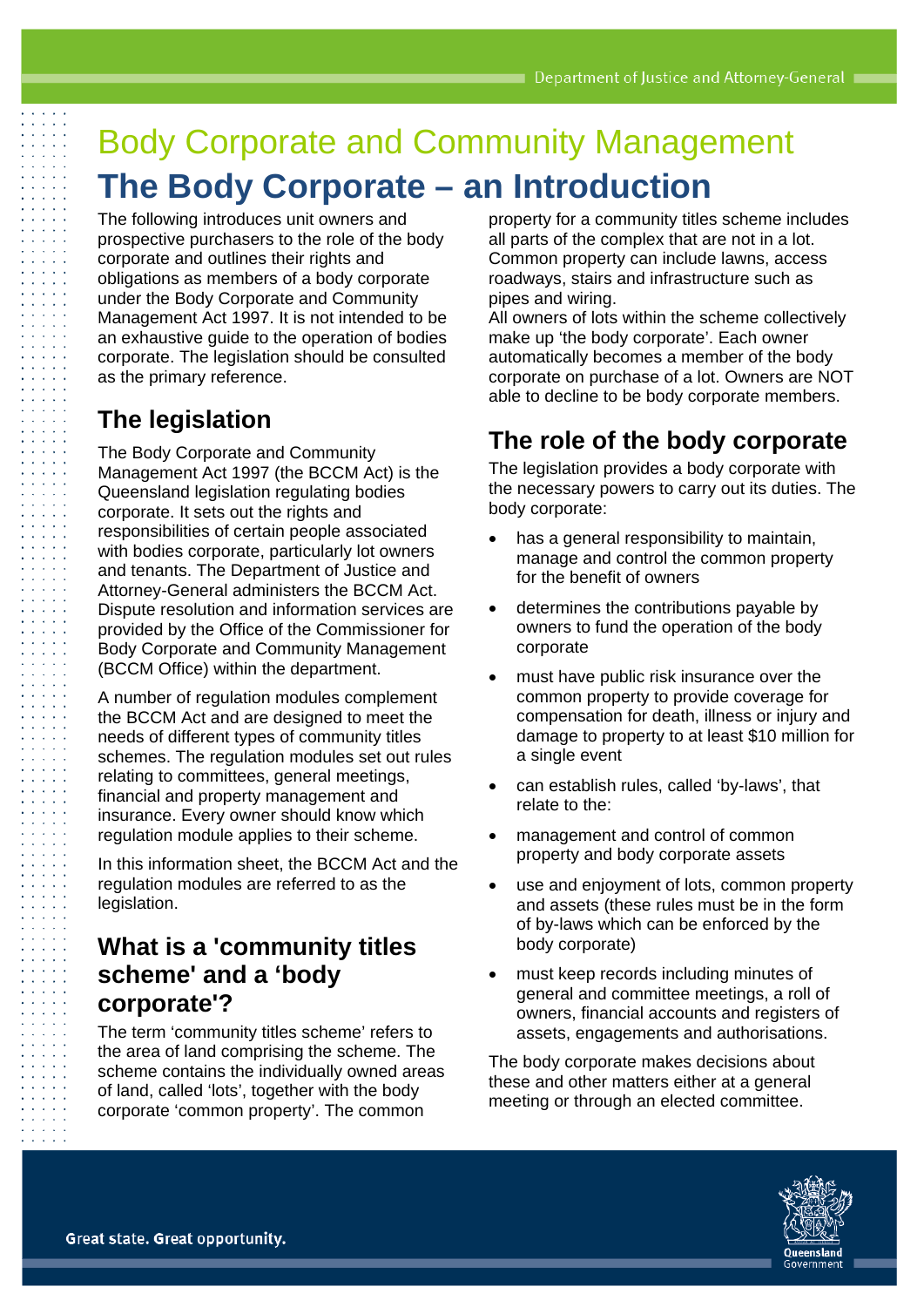# **How is owning a lot different from owning a detached house?**

Owning a lot in a community titles scheme brings with it certain obligations. You should carefully consider whether living or investing in a community titles scheme suits your lifestyle and financial needs.

The survey plan for a community titles scheme establishes the boundaries of the lots and the common property. Every owner should be aware of the type of plan that applies to their scheme as this is important in determining whether or not an area is common property. The common categories of plans used for community titles schemes are the Building Format Plan (previously Building Units Plan) and the Standard Format Plan (previously Group Titles Plan).

You will not only have certain rights and responsibilities for your own property, but also for the common property shared with other owners within your complex. It is critical to find out what the costs will be for maintenance and general upkeep of the common property. Examples of common property range from a shared driveway or letterbox to elevators and stairways, swimming pools, tennis courts, roadways and golf courses.

As an owner you will be required to financially contribute to day-to-day running costs of the scheme through regular payment of 'levies'. Levies may vary significantly between schemes depending on the condition and age of common property and shared facilities. It is important to remember that running costs are likely to increase over time.

Failure to pay levies on time may attract a high rate of interest (up to 30% per annum) and additional costs. When considering purchasing a unit in a community titles scheme you should find out if there are any levies and charges still owed by the current owner. As the new owner you would be liable to pay outstanding amounts.

# **Owners and occupiers**

The legislation provides that owners and occupiers of lots in a community titles scheme have a number of duties and obligations. An owner:

- is responsible for maintaining their lot in good condition
- may be responsible for maintenance of an area of common property over which the owner has a right of exclusive use
- must obey the by-laws that apply to the scheme. An occupier must:
- obey the by-laws applying to the scheme
- keep the lot clean and tidy
- not cause a nuisance or hazard
- not interfere unreasonably with the use or enjoyment of another lot
- not interfere unreasonably with the use or enjoyment of the common property by a person who is lawfully on the common property.

# **Thinking of buying in a body corporate?**

Prospective buyers are encouraged to:

### *1. Contact the Body Corporate Secretary or Manager*

You can purchase a Body Corporate Information Certificate from the body corporate secretary or manager whose name and address is supplied in the seller's disclosure statement.

The Information Certificate will confirm any annual levies you will be required to pay and disclose any outstanding amounts.

You can also conduct a search the body corporate records to find out if you are responsible to maintain or take out additional insurance for any improvements to the lot you are purchasing (e.g. balcony enclosure, air-conditioning unit). You can also view any contracts that the body corporate may have already entered into (e.g. caretaking, letting, body corporate management or lift maintenance) and to which you will contribute through levies. Please note that the body corporate is entitled to charge you a fee for any search.

### **2.** *Contact the Property, Titles & Valuations Office*

Each body corporate has a 'community management statement' (CMS) particular to the scheme. The CMS identifies, among other things, any proposed development of the scheme, the lot entitlement schedules (used to calculate your levies), the relevant by-laws and the regulation**.**